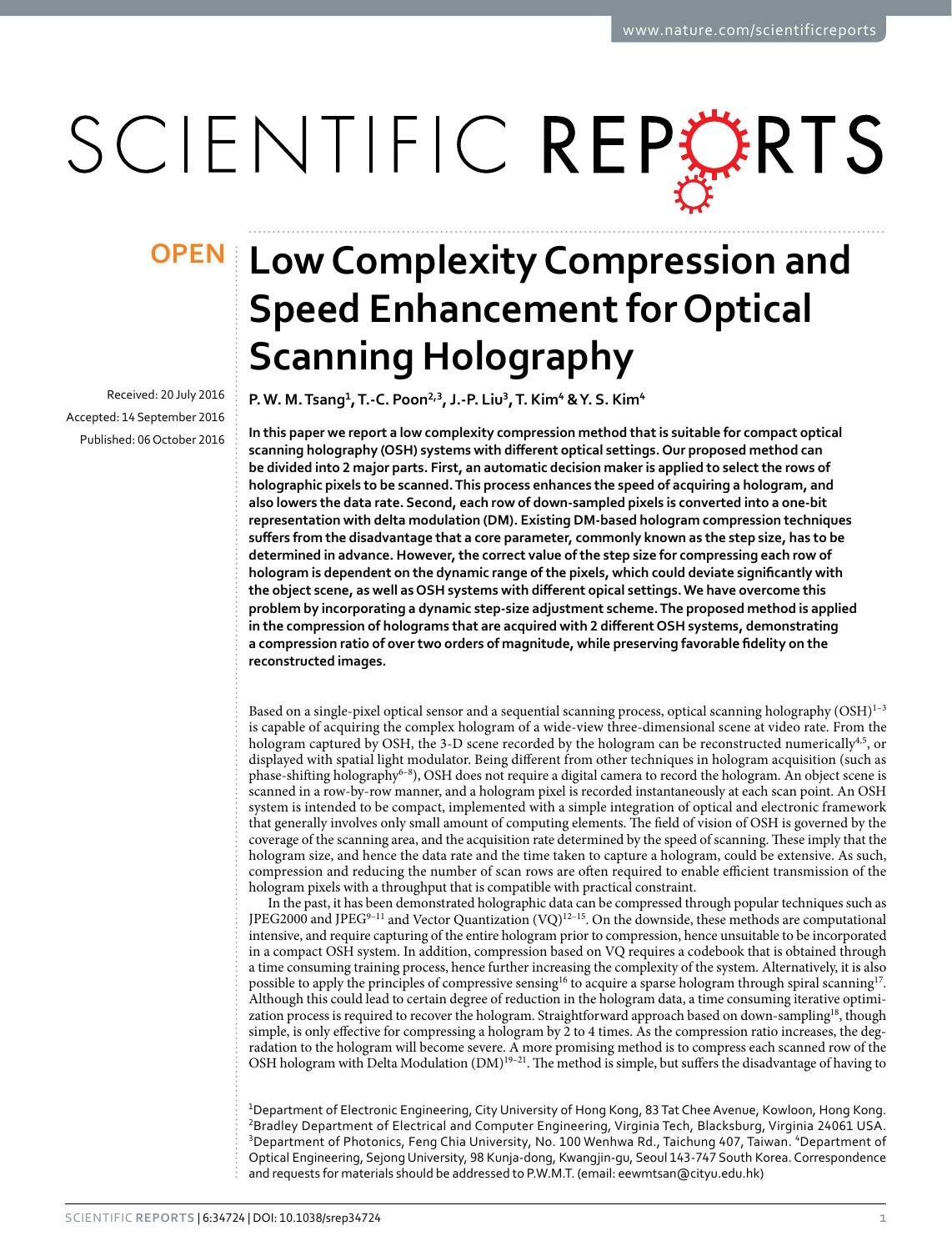

<span id="page-1-0"></span>

estimate a core parameter known as "step size" which is set to certain percentage (e.g., 10%) of the dynamic range of each scanned row of pixels. However, the dynamic range of the hologram pixels is dependent on the object scene, as well as the optical settings (such as depth range of objects and power of the laser beam, etc.) of the OSH system. In [refs 19–21](#page-6-9), the step size is determined through trial and error from a set of hologram samples, hence restricting the compression algorithm to a specific OSH system with fixed optical setup. However even if a step size can be estimated through this learning process, it may not be applicable to compressing the entire hologram as each row of the hologram can be very different from the others. Grossly speaking, this technique is not suitable for capturing hologram of arbitrary object scene without prior calibration of the OSH system.

In this paper, we propose a method to overcome the above problems. In the following sections, we shall outline the OSH system and present our proposed method.

### **Optical Scanning Holography**

For the sake of completion, a brief outline on the OSH system is presented in this section. Further details on the technology and its recent development can be found in [refs 1–3](#page-6-0). We refer to [Fig. 1](#page-1-0) on a typical OSH system that is used to capture the hologram of a 3-D object with an intensity distribution given by  $I_0(x, y; z)$ . In the illustrated setup, we have assumed the object is transparent so that the transmitted light is collected by a lens to reach photodetector PD1. If the object is diffusely reflecting, its back-scattered light will then be captured instead. On the right hand side of the figure, we also include the functional block of our proposed method. Suppose the scene is comprising of a 3-D object having an intensity distribution represented by  $I_0(x, y; z)$ . The object is uniformly scanned by a time-dependent Fresnel zone plate (TD-FZP) beam in a row by row manner with a X-Y scanner. The TD-FZP beam is a combination of 2 optical beams that are generated from a common laser source of frequency *ω*<sub>0</sub>. The 2 beams are upshifted by frequencies  $\Omega$ , and  $\Omega + \overline{\Delta} \Omega$  with the acousto-optic modulators AOM1 and AOM2, respectively, and collimated by collimators BE1 and BE2. The beam emerges from BE2 is a plane wave at frequency  $ω_0 + Ω + ΔΩ$ , while the beam exiting from BE1 is cast on lens L1 to produce a spherical wave at  $ω_0 + Ω$ . The TD-FZP, which oscillates at the beat frequency  $\Delta\Omega$ , is formed by combining the plane wave and the spherical wave with beamsplitter BS2 so as to project onto the 3-D object through the X-Y scanner. Lens L2 collects the optical signal scattered by the object and focuses the energy onto photodetector *PD*1 to form an electrical information signal at the heterodyne frequency ΔΩ. Photodetector *PD*<sub>2</sub> gives a heterodyne frequency as a reference signal. Both of the outputs from the photodetectors are delivered to the lock-in amplifier to give the in-phase and the quadrature (Q)-phase outputs, resulting in a cosine hologram  $H_{\cos}(x, y)$  and a sine hologram  $H_{\sin}(x, y)$  that together form a complex digital hologram  $H(x, y)$  given by

$$
H(x, y) = H_{\cos}(x, y) + jH_{\sin}(x, y).
$$
 (1)

In a typical OSH system, the scanning is conducted through mechanical-driven scanning mirrors. As such the scanning speed is lengthy, and the data rate is high for scanning a wide view scene. Moreover, different OSH systems can have different optical settings (such as power of laser and depth range of object scene) that could affect the dynamic range of the hologram, and hence the compression process that follows. In the following section, we shall address these problems with our proposed compression method.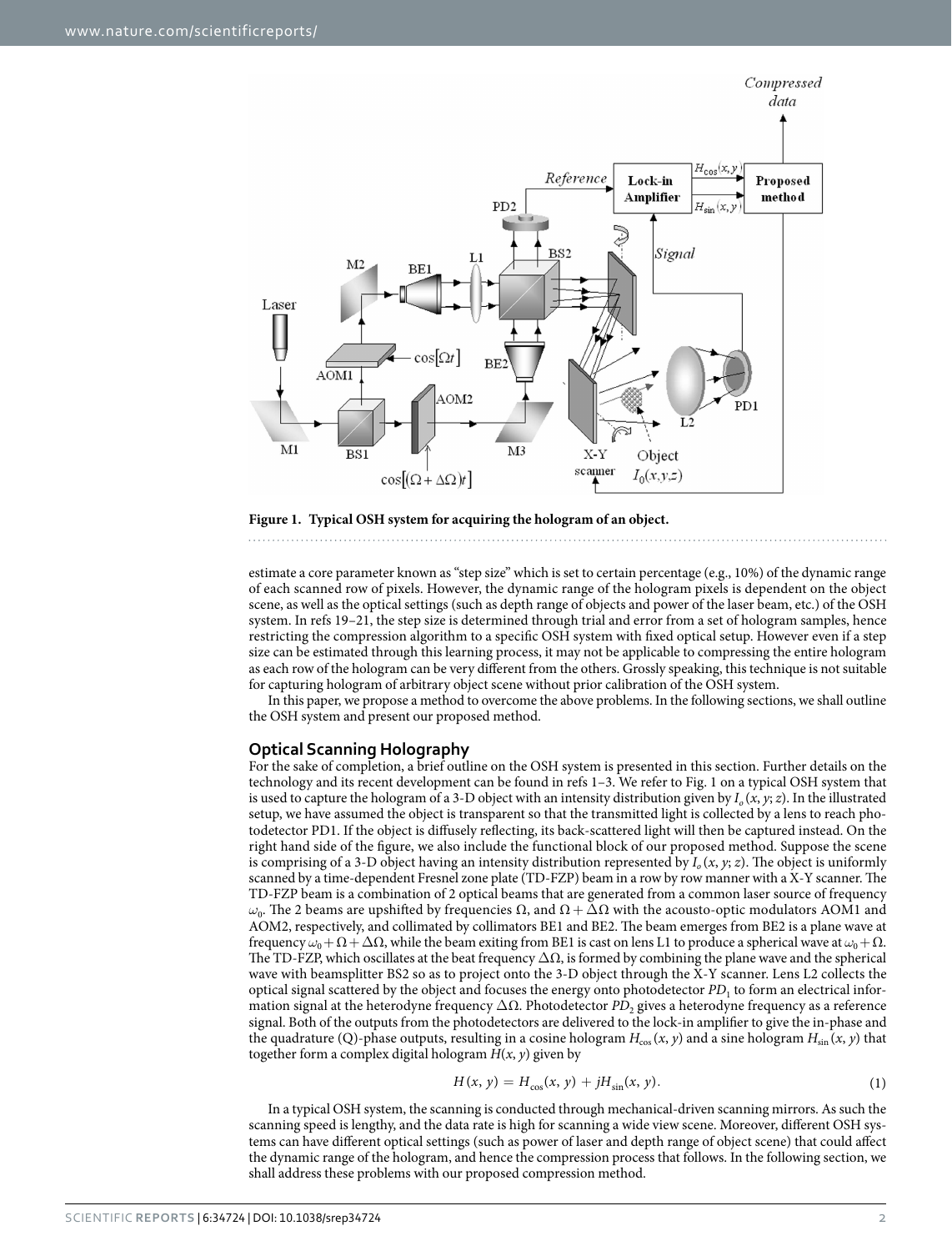



<span id="page-2-0"></span>**Figure 2.** (**a**) Framework of our proposed compression method, (**b**) Example showing predicting the next scan row from the current and previous scanned row by the Decision maker.

## **Proposed Compression Method**

**Scanning and compression of hologram rows.** Referring to [Fig. 1](#page-1-0), which shows the classical OSH system and the inclusion of the functional block of our proposed method. An overview framework of our proposed compression method is shown in [Fig. 2\(a\)](#page-2-0). Briefly, we have employed the concept of adaptive optical scanning holography  $(AOSH)^{22}$ , whereby a decision maker is employed to select the next hologram row to be scanned, based on the difference between the current and the previous scanned rows as shown in [Fig. 2\(b\).](#page-2-0) In the course of scanning of each selected row of the hologram, each scanned pixel is compressed with delta modulation, and the parameters required for the decision maker and the step-size for compressing of the next scanned row are determined in an autonomous manner. Being different from the classical OSH system which requires scanning of every rows of the hologram, fewer number of rows are being scanned with our proposed method, hence saving the time taken to acquire a hologram.

We denote each row of the scanned hologram pixels by  $H(x, s(\tau))$ , where  $0 \leq \tau \leq M$  is the index of the scanned row of hologram pixels, and *M* is the total number of rows that will be scanned, and is an unknown quantity to start with. The vertical position of the *τth* scanned row is denoted by *s*(*τ*). The horizontal and vertical extents of the hologram and the object scene are assumed to be identical, and given by *X* and *Y*, respectively.

Details of our proposed method are described as follows. The first row  $H(x, 0)$  and the second row  $H(x, 1)$  of hologram pixels are always scanned (i.e.,  $s(0) = 0$  and  $s(1) = 1$ ). For the first row (i.e.,  $\tau = 0$ ), the step-sizes  $\Delta_{\text{cos}}(\tau)$ and  $\Delta_{\sin}(\tau)$ , which are required to compress the cosine and sine holograms with delta modulation, respectively, are both set to an arbitrary value of 0.1 V, where V is the maximum signal amplitude that can be reached in the system. In the scanning of the each row, there are 2 steps for each scanned pixel to determine the parameters for the decision maker and the DM compression process. After a row of hologram pixels have been scanned and compressed, a 3th step is conducted to deduce the position and step-size of the next scan row. For simplicity of description, we shall only present the process of compressing the cosine hologram, with the understanding that the same will be performed for the sine hologram. The process is shown in [Fig. 3](#page-3-0). We shall now describe the 3 steps in detail.

Step 1: This step is comprised of 2 operations. First, the maximum and minimum values, i.e., *u*cos (*τ*) and *l*cos (*τ*), respectively, of the pixels in the cosine hologram is updated for each newly scanned pixel as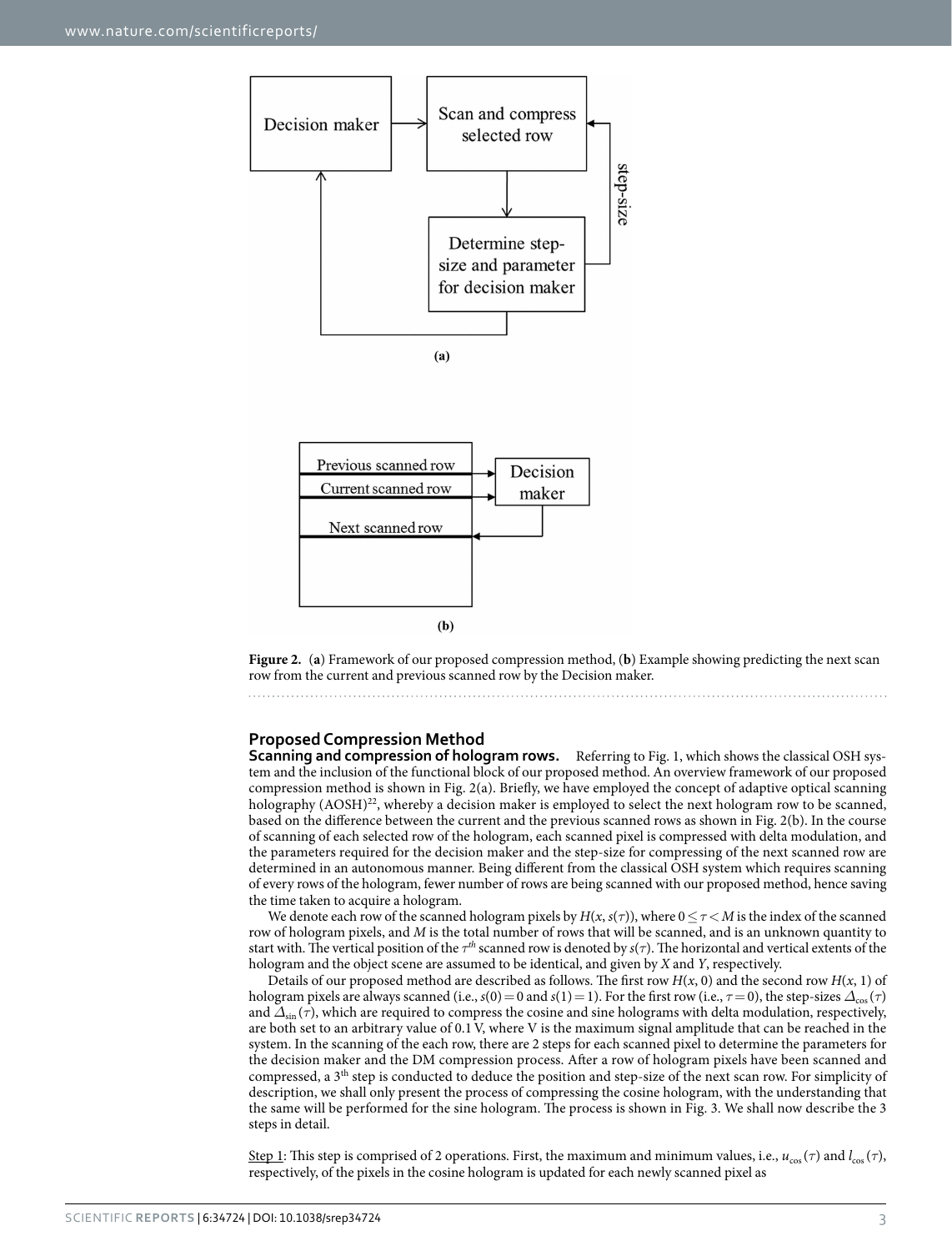

<span id="page-3-0"></span>**Figure 3. Compression and processing of a row of scanned pixels.**  



<span id="page-3-1"></span>**Figure 4. An example showing the updating of the maximum and minimum pixel values in a row of hologram pixels.** 



<span id="page-3-2"></span>**Figure 5.** (**a**) Cosine hologram of "A", (**b**) Sine hologram of "A", (**c**) Cosine hologram of "B", (**d**) Sine hologram of "B".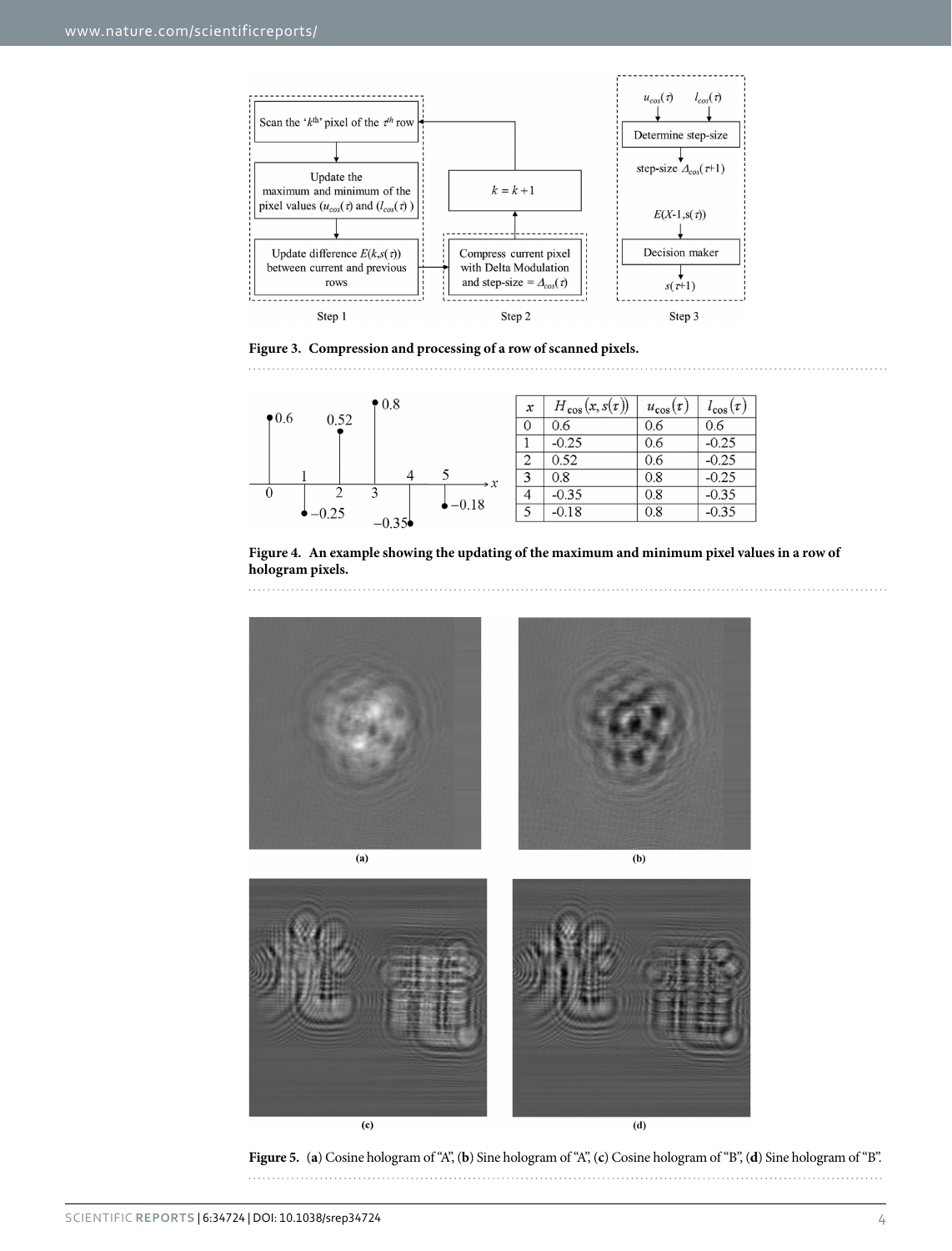<span id="page-4-0"></span>

| $H_{\cos}(2x, s(\tau))$ | $\widetilde{H}_{\cos}(2x, s(\tau))$ | $B_{\cos}(x, s(\tau))$ |
|-------------------------|-------------------------------------|------------------------|
|                         |                                     |                        |
| 0.6                     | 0.25                                |                        |
| 0.52                    | 0.50                                |                        |
| $-0.35$                 | 0.25                                |                        |

**Table 1. Example of compressing the six hologram pixels in [Fig. 4](#page-3-1) with delta modulation.**

<span id="page-4-1"></span>

| Object | Depth                | Hologram size    | Pixel size                         | Bits per pixel $(Q)$ |
|--------|----------------------|------------------|------------------------------------|----------------------|
|        | 0.20 <sub>m</sub>    | $500 \times 500$ | $10.583$ um $\times$ 10.583 um     | 16                   |
| B      | $0.022 \,\mathrm{m}$ | $512 \times 512$ | $5 \text{ um} \times 5 \text{ um}$ | 16                   |

**Table 2. Optical setups in the pair of OSH systems.**

<span id="page-4-2"></span>

| Object | Percentage of row scanned, as<br>compared with the original hologram |     | Compression ratio $\vert$ Correlation score/PSNR (dB) |
|--------|----------------------------------------------------------------------|-----|-------------------------------------------------------|
|        | 27.80%                                                               | 115 | 0.974/33.46 dB                                        |
|        | 27.54%                                                               | 116 | $0.921/29.02$ dB                                      |

**Table 3. Scanning and compressing test objects "A" and "B" with our proposed method.**

$$
u_{\cos}(\tau) = H_{\cos}(x, s(\tau)) \text{ if } H_{\cos}(x, s(\tau)) > u_{\cos}(\tau), \tag{2}
$$

$$
l_{\cos}(\tau) = H_{\cos}(x, s(\tau)) \text{ if } H_{\cos}(x, s(\tau)) < l_{\cos}(\tau). \tag{3}
$$

Initially,  $u_{\text{cos}}(\tau)$  and  $l_{\text{cos}}(\tau)$  are set to V and  $-V$ , respectively for  $x < 0$ , and the updating of the maximum and minimum values is conducted from the first  $(x=0)$  to the last  $(x=X-1)$  scanned pixel. An example of updating  $u_{\cos}(\tau)$  and  $l_{\cos}(\tau)$  for the first six pixels of the  $\tau^{th}$  row is shown in [Fig. 4](#page-3-1), assuming that  $V=1$ .

Next, the difference between current and previous scanned rows is updated as

$$
E(x, s(\tau)) = E(x - 1, s(\tau)) + \frac{[H(x, s(\tau)) - H(x, s(\tau - 1))]^{2}}{[[H(x, s(\tau))]^{2} + [H(x, s(\tau - 1))]^{2}]}, \qquad (4)
$$

where  $E(x, s(\tau)) = 0$  for  $x < 0$ . Note that in Eq. 4, a small memory buffer is required to store a line of the previous scanned row of pixels. In addition, the denominator of the right-hand-side normalized the difference of each pair of pixels to the range [0, 1].

Step 2: One out of every 2 scanned pixel in the cosine holograms is compressed into a 1-bit representation with delta modulation, resulting in a binary sequences  $B_{\cos}(x, s(\tau))$  as given by the following recursive equation:

$$
B_{\cos}(x, s(\tau))\big|_{0\leq x< X/2} = \begin{cases} -1 & H_{\cos}(2x, s(\tau)) \leq \widetilde{H}_{\cos}(2(x-1), s(\tau)) \\ 1 & \text{otherwise} \end{cases} \tag{5}
$$

where 
$$
\widetilde{H}_{\cos}(2(x-1), s(\tau)) = \widetilde{H}_{\cos}(2(x-2), s(\tau)) + \Delta_{\cos}(\tau) \times B_{\cos}[x-1, s(\tau)],
$$
 (6)

and  $\widetilde{H}_{\cos}(-2, s(\tau)) = 0$ . It can be inferred that with Eq. 6 that  $\widetilde{H}_{\cos}(2x, s(\tau))$  is in fact de-compression of the hologram pixels from the compressed binary sequence  $B_{\cos}(x, s(\tau))$ , and only even pixels are included. As such,<br>the number of samples in  $\widetilde{H}_{\cos}(x, s(\tau))$  and  $B_{\cos}(x, s(\tau))$  is only half of that of  $H_{\cos}(x, s(\tau))$ , equivalen down-sampling the hologram by 2 times horizontally. An example showing the compression of the six pixels in [Fig. 4](#page-3-1) is shown in [Table 1.](#page-4-0) Note that only the even pixels at *x*= 0, 2, 4 are compressed while the odd samples are discarded. From [Table 1](#page-4-0), we can see that only 3 out of the original 6pixels (the pixel at *x*= −2 is a virtual pixel that is only used in the compression process, but does not exist in the input signal or the compressed data) are being included and compressed due to the down-sampling mechanism. The step-size is assumed to be 0.25.

Step 3: Determine position and the step-size for the next scan row.

Upon scanning and compressing the current row of pixels, the root-mean-square (RMS) value of the mean difference between the current and the previous scanned rows is computed as

$$
D(\tau) = \sqrt{E(X - 1, s(\tau))/X}.
$$
\n(7)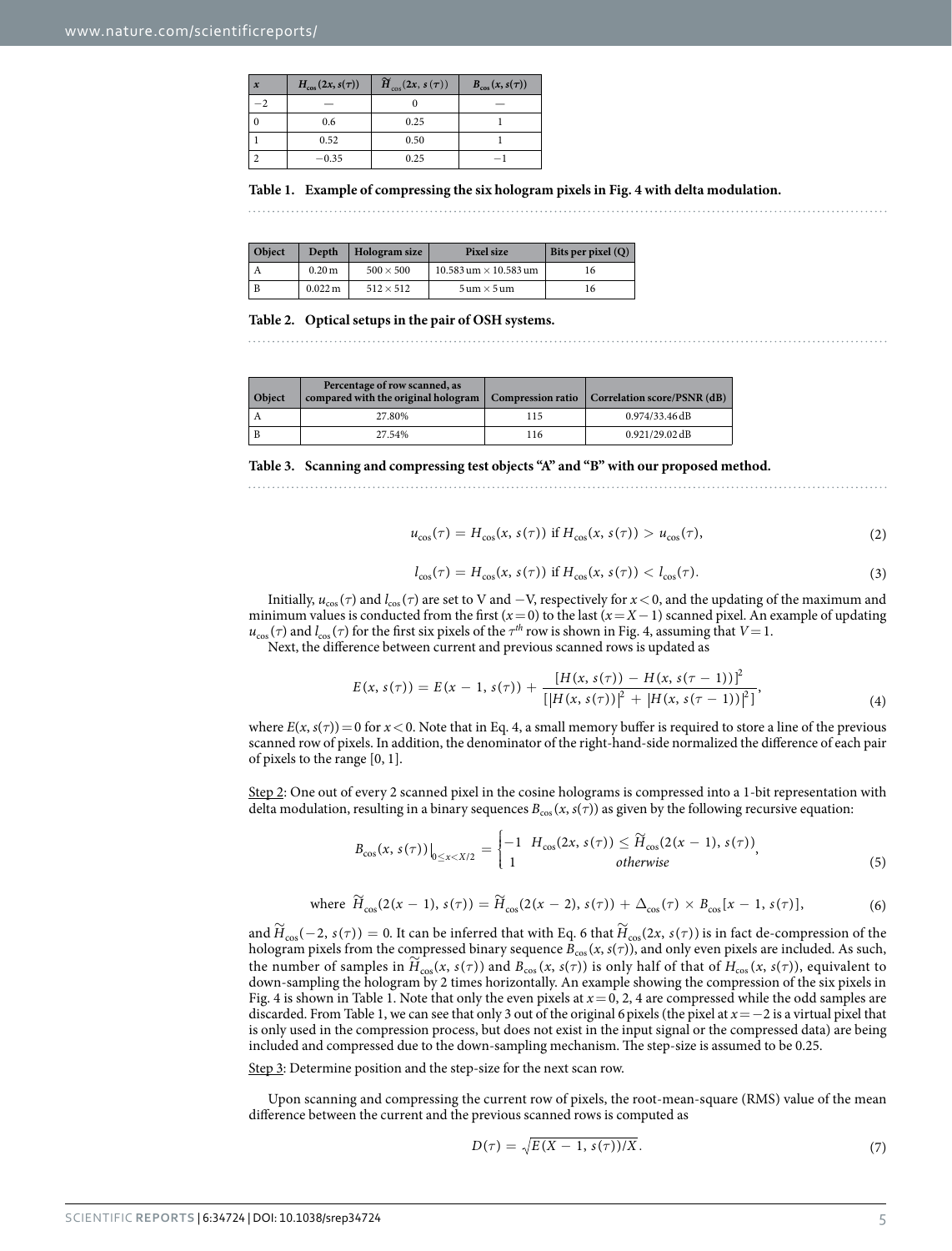

<span id="page-5-0"></span>

The RMS value  $D(\tau)$  reflects the smoothness between a pair of hologram rows. A small value of  $D(\tau)$  implies generally smooth variation of the hologram along the vertical direction, so the interval between the current and the next scan rows can be increased, and vice versa. The position of the next scan row is now determined adaptively by the decision maker as

$$
s(\tau + 1) = s(\tau) + (1 - D(\tau)) \times N_1 + 1. \tag{8}
$$

The separation between the current and the next scan row will be within the range from  $[1, (N<sub>1</sub> + 1)]$ . The larger the values of  $N_1$ , the fewer will be the number of scan rows, but more degradation will be imposed on the hologram. Next, the step size for compressing the next row of the cosine hologram is determines as

$$
\Delta_{\cos}(\tau + 1) = \delta \times [u_{\cos}(\tau) - l_{\cos}(\tau)],\tag{9}
$$

where *δ*< 1. Eq. 9 adjusts the step-size to a fraction *δ* of the dynamic range of the current scan row. The compressed data for each scanned row is comprising of its position  $s(\tau)$ , the compressed sequences  $B_{\cos}[x, s(\tau)]$  and  $B_{\sin}[x, s(\tau)]$ , and the step-size values  $\Delta_{\cos}(\tau)$  and  $\Delta_{\sin}(\tau)$ . Disregarding the inclusion of  $\Delta_{\cos}(\tau)$ ,  $\Delta_{\sin}(\tau)$ , and  $s(\tau)$  that are negligible in data-size as compared with that of the compressed bit-stream, the compression ratio is given by

$$
CR = 2 \times Y \times Q/M, \tag{10}
$$

where *Y* and *Q* are the total number of rows, and the number of bits representing each pixel in the original hologram, respectively. *M* is the number of rows that are actually scanned with our proposed method. The factor '2' on the right-hand-side of Eq. 10 is resulted from the compression of only one out of 2 scanned pixels.

**Recovering hologram from compressed data.** The de-compression process is conducted in 2 stages. First, the hologram pixels in each scanned row are recovered with Eq. 6, resulting in a row of hologram pixels *H*  $_{cos}(2x, s(\tau))$ . The missing odd pixels are interpolated from a pair of adjacent even pixels as

$$
\widetilde{H}_{\cos}(2x+1,s(\tau))\big|_{0\leq x
$$

Next, the area in between consecutive scan rows are filled up with bi-linear interpolation as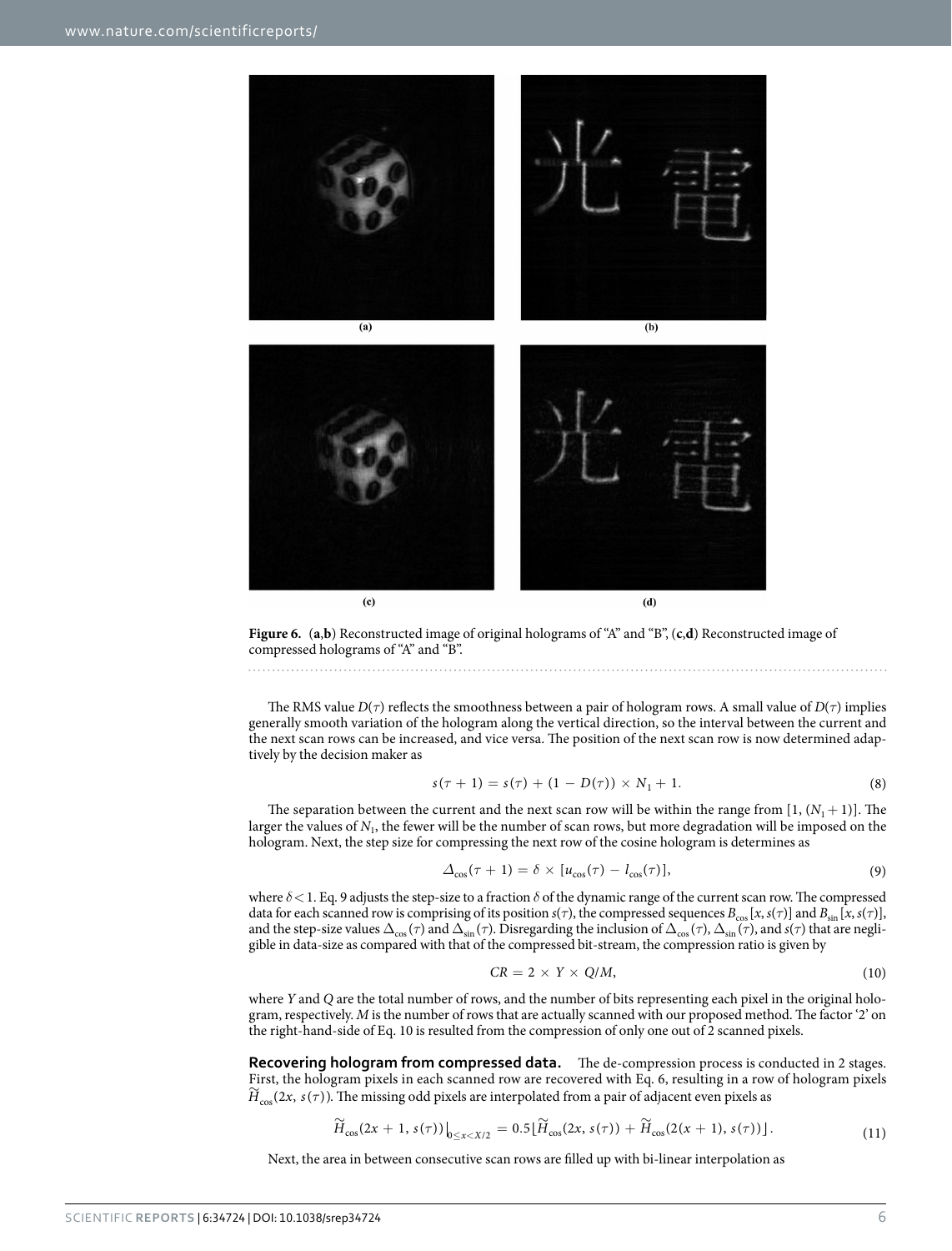$$
\widetilde{H}_{\cos}(x,\,p)\big|_{s\,(\tau-1)<\,p
$$

where  $a = [p - s(\tau - 1)]/[s(\tau) - s(\tau - 1)]$  and  $b = (1 - a)$ .

### **Experimental Results**

Our proposed method is evaluated with the hologram of 2 objects "A" ( a dice) and "B" (2 Chinese characters) that are captured with 2 different OSH systems. The cosine and sine holograms of the objects, acquired with the OSH system based on the optical settings shown in [Table 2,](#page-4-1) are shown in [Fig. 5\(a–d\)](#page-3-2). The numerical reconstructed images of the 2 holograms at the focused plane are shown in 6(a,b). Next, we applied our proposed method to capture and compress the holograms of the 2 objects with  $N_1 = 10$  and  $\delta = 0.1$ . The numerical reconstructed images of the de-compressed holograms are derived and shown in [Fig. 6\(c,d\)](#page-5-0). The number of scanned rows, the compression ratios, and the fidelity of the reconstructed images as compared with the original ones shown in [Fig. 6\(a,b\)](#page-5-0) are listed in [Table 3.](#page-4-2) We have observed that the number of scanned rows have been reduced by about 3.6 times for both objects, resulting in a speed up of the hologram acquisition time by similar factor. For both cases, compression ratio of over 100 times are attained. Apart from slight blurriness, the reconstructed images of the compressed holograms are similar to those of the original holograms, and a high correlation score and peak-signal-to-noise (PSNR) of over 0.92 and 29dB, respectively, are noted.

### **Conclusion**

In this paper, we have presented a method for increasing the speed of hologram acquisition in an optical scanning holography system, as well as compressing the holographic data. Our proposed method has 4 major advantages. First, the time taken to scan a hologram is reduced by over 3.5 times. Second, a compression ratio of over 2 orders of magnitude is acheved. Third, our proposed method can be applied to different OSH systems without prior knowledge on their optical settings, rendering the proposed technique being robust. Fourth, the quality of the reconstructed images of the compressed holograms are favorable, exhibiting a high correlation score of over 0.92 as compared with the ones obtained from the original holograms.

### **References**

- <span id="page-6-0"></span>1. Poon, T.-C. Optical scanning holography - a review of recent progress. *J. Opt. Soc. Korea* **13,** 406–415 (2009).
- 2. Poon, T.-C. On the Fundamentals of Optical Scanning Holography. *Amer. J. of Phys.* **76,** 738–745 (2008).
- 3. Poon, T.-C. *Optical Scanning Holography with Matlab*. New York, Springer (2007).
- <span id="page-6-1"></span>4. Ren, Z., Chen, N. & Lam, E. Y. Extended focused imaging and depth map reconstruction in optical scanning holography. *Applied Optics* **55(5),** 1040–1047 (2016).
- <span id="page-6-2"></span>5. Zhang, X. & Lam, E. Y. Sectional image reconstruction in optical scanning holography using compressed sensing. *ICIP 2010*, 3349–3352 (2010).
- <span id="page-6-3"></span>6. Yamaguchi, I. & Zhang, T. Phase-shifting digital holography. *Opt. Lett.* **22,** 1268–1270 (1997).
- 7. Yamaguchi, I., Kato, J., Ohta, S. & Mizuno, J. Image Formation in Phase-Shifting Digital Holography and Applications to Microscopy. *Appl. Opt.* **40,** 6177–6186 (2001).
- 8. Xia, P., Awatsuji, Y., Nishio, K., Ura, S. & Matoba, O. Parallel phase-shifting digital holography using spectral estimation technique. *Appl. Opt.* **53,** G123–G129 (2014).
- <span id="page-6-4"></span>9. Kurbatova, E. A., Cheremkhin, P. A., Evtikhiev, N. N., Krasnov, V. V. & Starikov, S. N. Methods of Compression of Digital Holograms. *Phys. Procedia* **73,** 329–332 (2015).
- 10. Blinder, D., Bruylants, T., Ottevaere, H., Munteanu, A. & Schelkens, P. JPEG 2000-based compression of fringe patterns for digital holographic microscopy. *Optical Engineering* **53(12),** 123102 (2014).
- 11. Xing, Y., Pesquet-Popescu, B. & Dufaux, F. Compression of computer generated hologram based on phase-shifting algorithm. 4th European Workshop on Vis. Info. Proc. (EUVIP), pp. 172–177 (2013).
- <span id="page-6-5"></span>12. Lam, Y. K., Situ, W. & Tsang, P. W. M. Fast compression of computer-generated holographic images based on a GPU-accelerated skip-dimension vector quantization method. *Chin. Opt. Lett.* **11,** 050901- (2013).
- 13. Tsang, P. W. M., Cheung, K. W. K., Poon, T.-C. & Zhou, C. Demonstration of compression ratio of over 4000 times for each digital hologram in a sequence of 25 frames in a holographic video. *Journal of Optics* **14(12),** 125403–125403, Dec. (2012).
- 14. Tsang, P. W. M., Cheung, K. W. K. & Poon, T.-C. Low Bit-rate Computer-Generated Color Fresnel Holography with Compression Ratio of over 1600 times using Vector Quantization. *Applied Optics* **50(34),** H42–H49 (2011).
- 15. Shortt, A. E., Naughton, T. J. & Javidi, B. Compression of Optically Encrypted Digital Holograms Using Artificial Neural Networks. *J. Disp. Tech.* **2(4),** 401–410 (2006).
- <span id="page-6-6"></span>16. Zhang, X. & Lam, E. Y. Sectional image reconstruction in optical scanning holography using compressed sensing. ICIP 2010, 3349–3352 (2010).
- <span id="page-6-7"></span>17. Chan, A. C. S., Wong, K., Tsia, K. & Lam, E. Y. Reducing the Acquistion Time of Optical Scanning Holography by Compressed Sensing. Imag. and Appl. Opts. 2014, SM4F.4. OSA Technical Digest, Available at: "[https://www.osapublishing.org/abstract.](https://www.osapublishing.org/abstract.cfm?uri=srs-2014-SM4F.4) cfm?uri=[srs-2014-SM4F.4"](https://www.osapublishing.org/abstract.cfm?uri=srs-2014-SM4F.4) (2014).
- <span id="page-6-8"></span>18. Zhang, H. *et al.* Development of lossy and near-lossless compression methods for wafer surface structure digital holograms". *J. Micro/Nanolith. MEMS MOEMS* **14(4),** 041304 (2015).
- <span id="page-6-9"></span>19. Tsang, P. W. M., Cheung, K. W. K. & Poon, T.-C. Near computation-free compression of Fresnel holograms based on adaptive delta modulation. *Opt. Eng.* **50,** 085802 (2011).
- 20. Tsang, P. W. M., Cheung, K. W. K. & Poon, T.-C. Low-complexity compression of holograms based on delta modulation. *Opt. Comm.* **284(8),** 2113–2117 (2011).
- 21. Tsang, P. W. M., Liu, J.-P., Kim, T., Kim, Y. S. & Poon, T.-C. Compressive optical scanning holography. *Optica* **2,** 476–483 (2015).
- <span id="page-6-10"></span>22. Tsang, P. W. M., Liu, J.-P. & Poon, T.-C. Adaptive Optical Scanning Holography. *Sci. Rep.*, Article number: 21636 (2016).

### **Acknowledgements**

The authors would like to express their thanks to Mr. Wei-Ren Siao for setting up the experiment. This work is partially sponsored by Ministry of Science and Technology of Taiwan under contract number MOST103-2221- E-035-037-MY3. Part of this work was supported by 'The Cross-Ministry Giga KOREA Project' grant from the Ministry of Science, ICT and Future Planning, Korea".